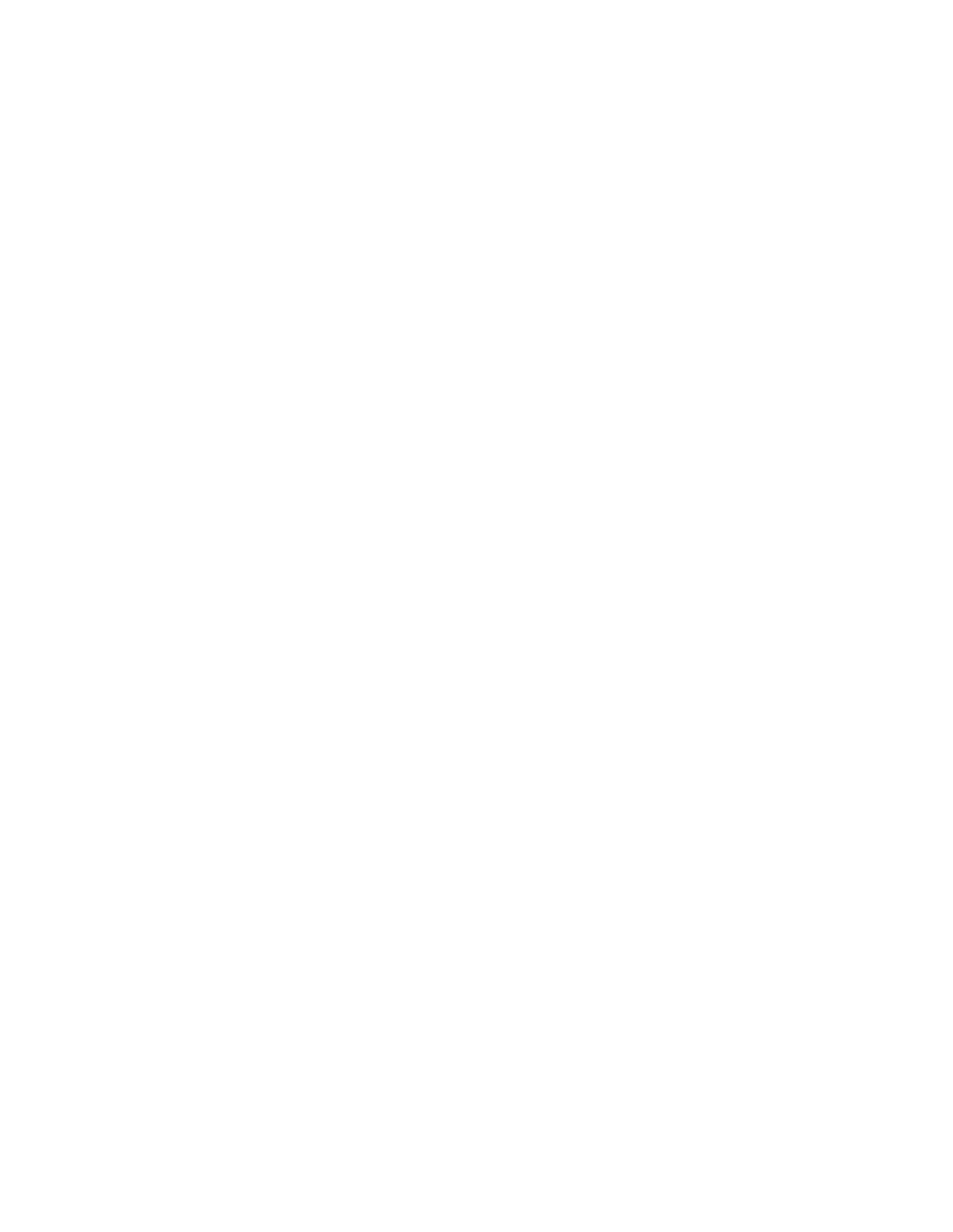





# CIP-SW01: Relocate Culvert 326 Shallow Shore Dr.

# HIGHEST PRIORITY

#### **Project Description**

The existing cross culvert located at 326 Shallow Shore Drive discharges onto the western edge of the parcel bordering the lake at that location. During heavy storm events, discharge from this culvert overwhelms an existing private culvert leading to the lake and floods the eastern portion of the property.

The County currently possesses an easement access to the lake approximately 300 LF north along Shallow Shore Drive which could be used as an alternate for this stormwater drainage. The easement could potentially be used to site a surface water quality treatment facility for the flow.

#### **Preferred Project Solution:**

The preferred solution for this issue is to regrade the ditchline along the west side of Shallow Shore Drive to drain to a point approximately 300 LF north of existing culvert, install a new cross-culvert directing the flow to the lake via a treatment bioswale within the County easement.

#### **Expected Benefits:**

- Eliminate existing flooding issues on the private property.
- Provide water quality treatment of stormwater flow at the new discharge location.

#### **Design Objectives and Requirements:**

- Relocate the culvert stormwater discharge to an existing County lake-access easement located approximately 300LF north along Shallow Shore Drive.
- Regrade ditchline along the west edge to Shallow Shore Drive to drain to the new discharge point.
- Provide water quality treatment capacity at the new discharge point in the form of a bioswale or raingarden

#### **Permitting, Regulatory, or Other Issues:**

Permitting, regulatory, and other issues affecting this project include; proximity to the lake shoreline, space constraints, traffic control concerns, and Whatcom County limitations on seasonal clearing.

#### **Estimated Costs (2011 dollars)**  \$160,000

**Implementation Schedule:**  Within the 6-year planning window.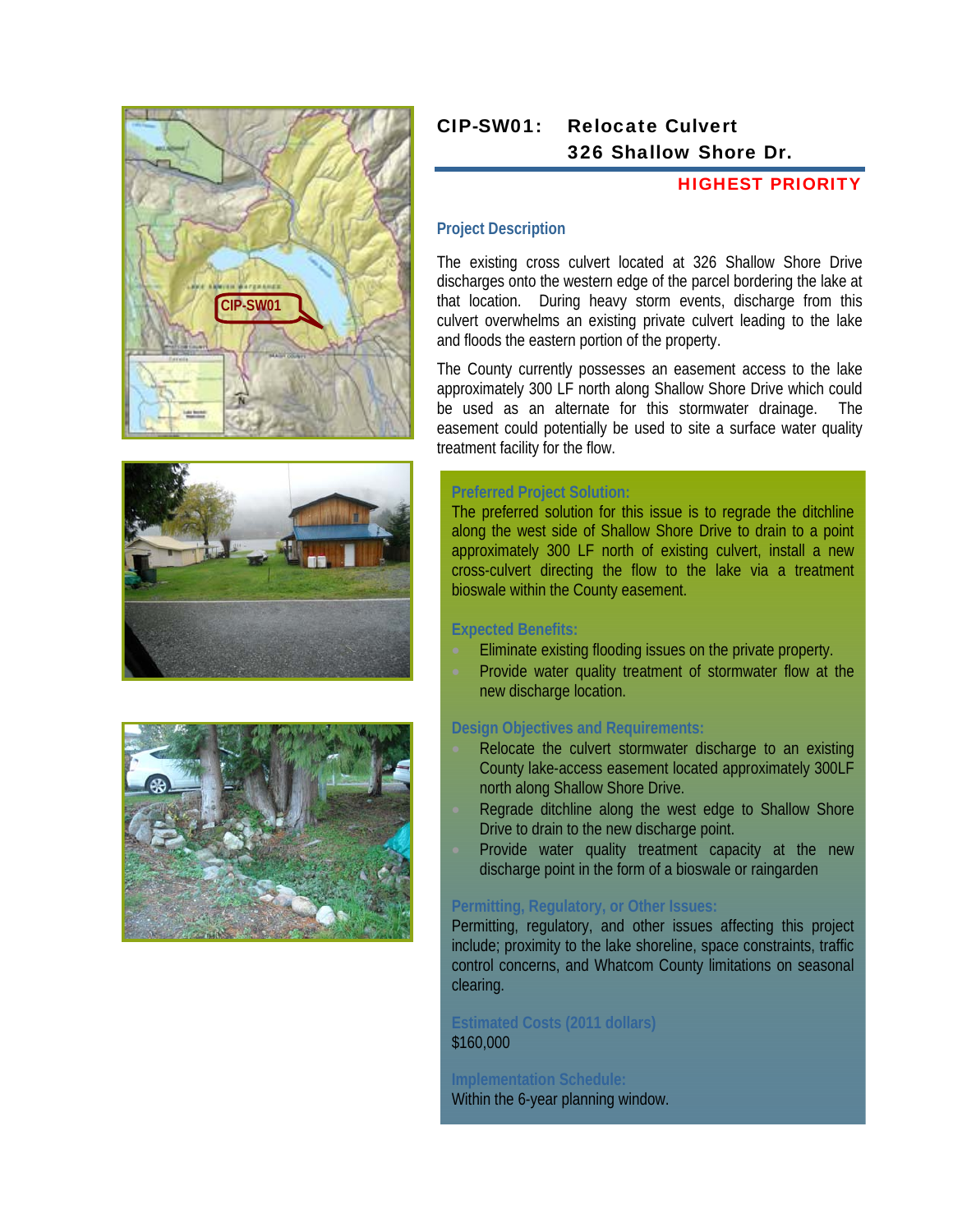



# CIP-SW02: Replace Culvert North Lake Samish Drive (01)

### HIGHEST PRIORITY

#### **Project Description**

Under storm conditions, the existing cross culvert (located approximately 1,000 LF west of Greene Point Lane) is currently undersized to provide adequate drainage for flows from the roadway drainage and an existing unnamed creek draining out of the North sub-basin.

#### **Preferred Project Solution:**

The preferred alternative to address this issue is the removal/replacement of the existing, undersized culvert with a new cross-culvert sized to convey storm flows safely under the roadway with no flooding.

#### **Expected Benefits:**

- Eliminating roadway flooding during storm events,
- Maintenance of slope stability on the north side of the roadway,
- Protection of public health and safety.

#### **Design Objectives and Requirements:**

- Provide an adequately sized stormwater conveyance system to safely convey storm flows under the roadway at this location,
- Maintenance of existing aesthetic condition of the area,

# **Permitting, Regulatory, or Other Issues:**

Permitting, regulatory, and other issues affecting this project include; proximity to the lake shoreline, space constraints, traffic concerns and Whatcom County limitations on seasonal clearing.

#### **Estimated Costs (2011 Dollars)**  \$50,000

**Implementation Schedule:**  Within the 6-year planning window.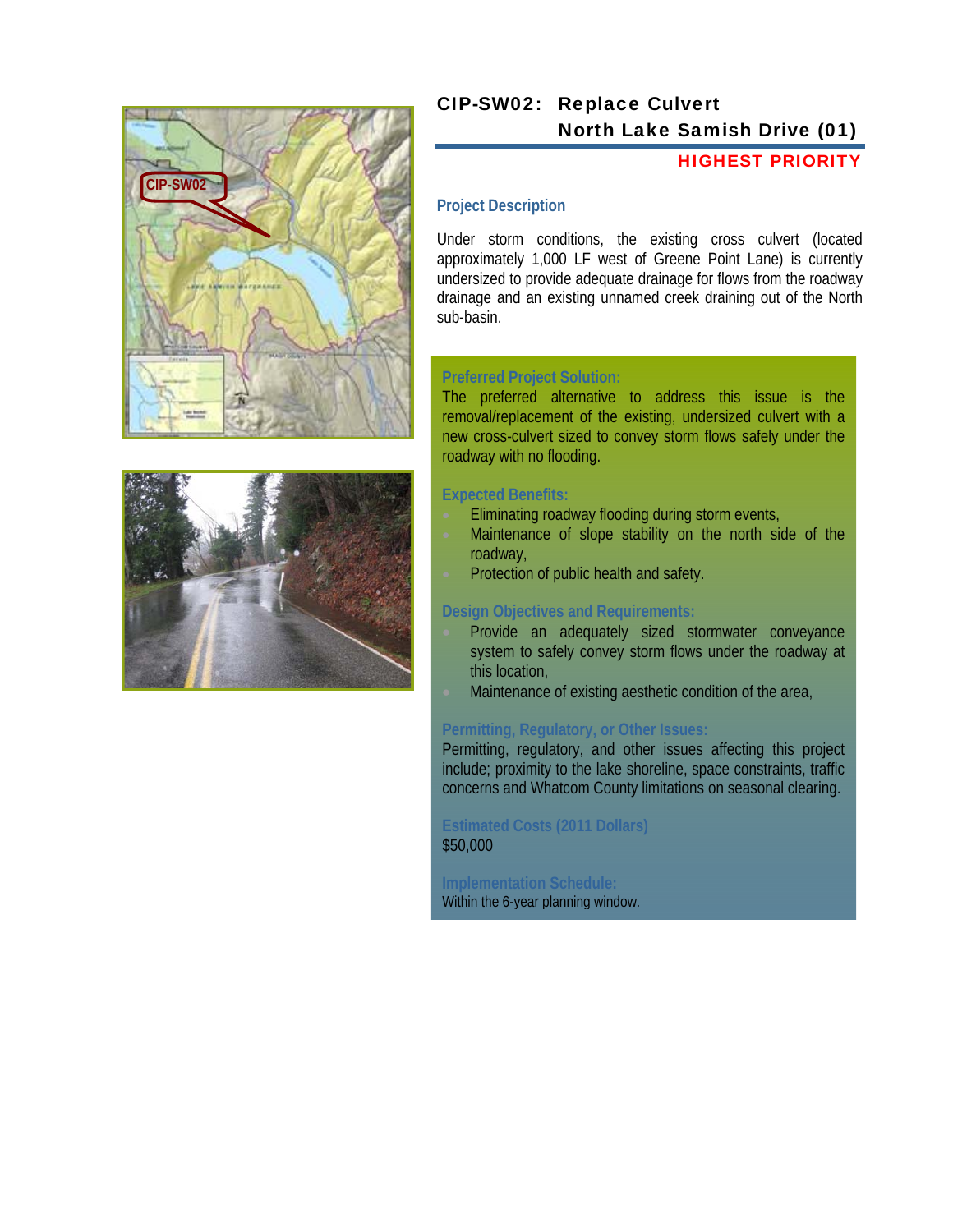



# CIP-SW03: Replace Culvert North Lake Samish Drive (02)

#### HIGHEST PRIORITY

# **Project Description**

Under storm conditions, the existing cross culvert (located approximately 1,000 LF west of Greene Point Lane) is currently undersized to provide adequate drainage for flows from the roadway drainage and the existing unnamed creek draining out of the North sub-basin.

#### **Preferred Project Solution:**

The preferred alternative to address this issue is the removal/replacement of the existing, undersized culvert with a cross-culvert sized to convey storm flows safely under the roadway with no flooding.

#### **Expected Benefits:**

- Elimination of roadway flooding,
- Protection of public health and safety.

#### **Design Objectives and Requirements:**

- Provide an adequately sized stormwater conveyance system to safely convey storm flows under the roadway at this location.
- Maintenance of slope stability on the north side of the roadway.

#### **Permitting, Regulatory, or Other Issues:**

Permitting, regulatory, and other issues affecting this project include; proximity to the lake shoreline, space constraints, traffic control concerns, and Whatcom County limitations on seasonal clearing.

### **Estimated Costs (2011 Dollars)**  \$50,000

**Implementation Schedule:**  Within the 6-year planning window.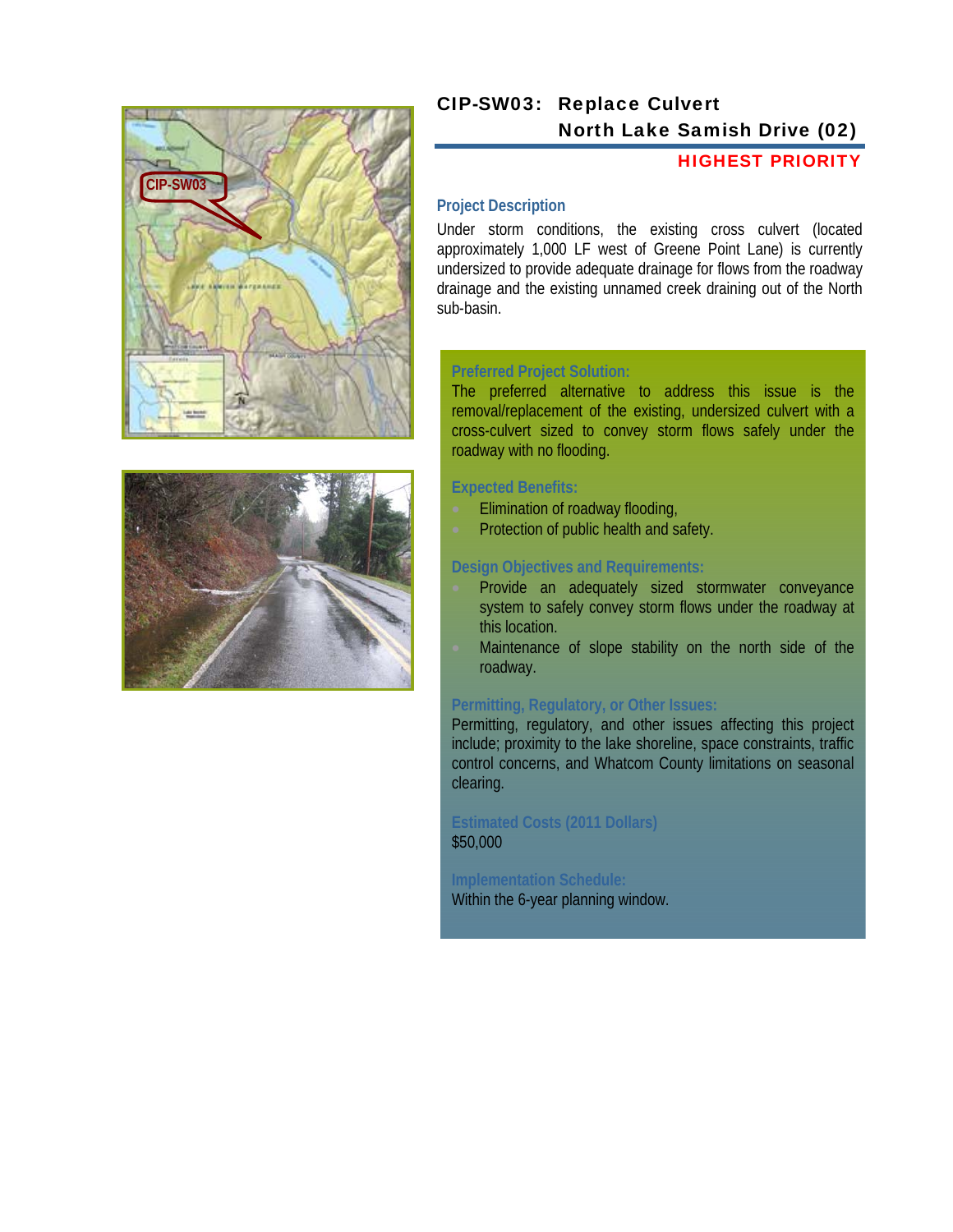



# CIP-SW04: Ditchline Rehab & Culvert Installation – W Lk Samish Dr.

#### HIGHEST PRIORITY

# **Project Description**

Under storm conditions, the existing cross culvert (located approximately 2,600 LF east of the bridge) is currently undersized to provide adequate drainage for the roadway drainage flows and the overland flows originating from the slope south of the roadway (Roy East Sub-basin). Additionally, the capacity of the south-side road ditch drainage is insufficient to adequately convey runoff to the culvert inlet.

#### **Preferred Project Solution:**

The preferred alternative to address this issue is to regrade the drainage of the adjacent south-side road ditch and to remove/replace the existing, undersized culvert with a crossculvert sized to convey storm flows safely under the roadway with no flooding.

#### **Expected Benefits:**

- Elimination of roadway flooding during heavy storm events,
- Protection of public health and safety.

### **Design Objectives and Requirements:**

- Provide an adequately sized conveyance system to convey storm flows under the roadway at this location,
- Protecting slope stability along the north side of the roadway,
- Preserve the aesthetic integrity of the area.

# **Permitting, Regulatory, or Other Issues:**

Permitting, regulatory, and other issues affecting this project include; proximity to the lake shoreline, space constraints, traffic control concerns, and Whatcom County limitations on seasonal clearing

#### **Estimated Costs (2011 Dollars)**  \$85,000

# **Implementation Schedule:**

Within the 6-year planning window.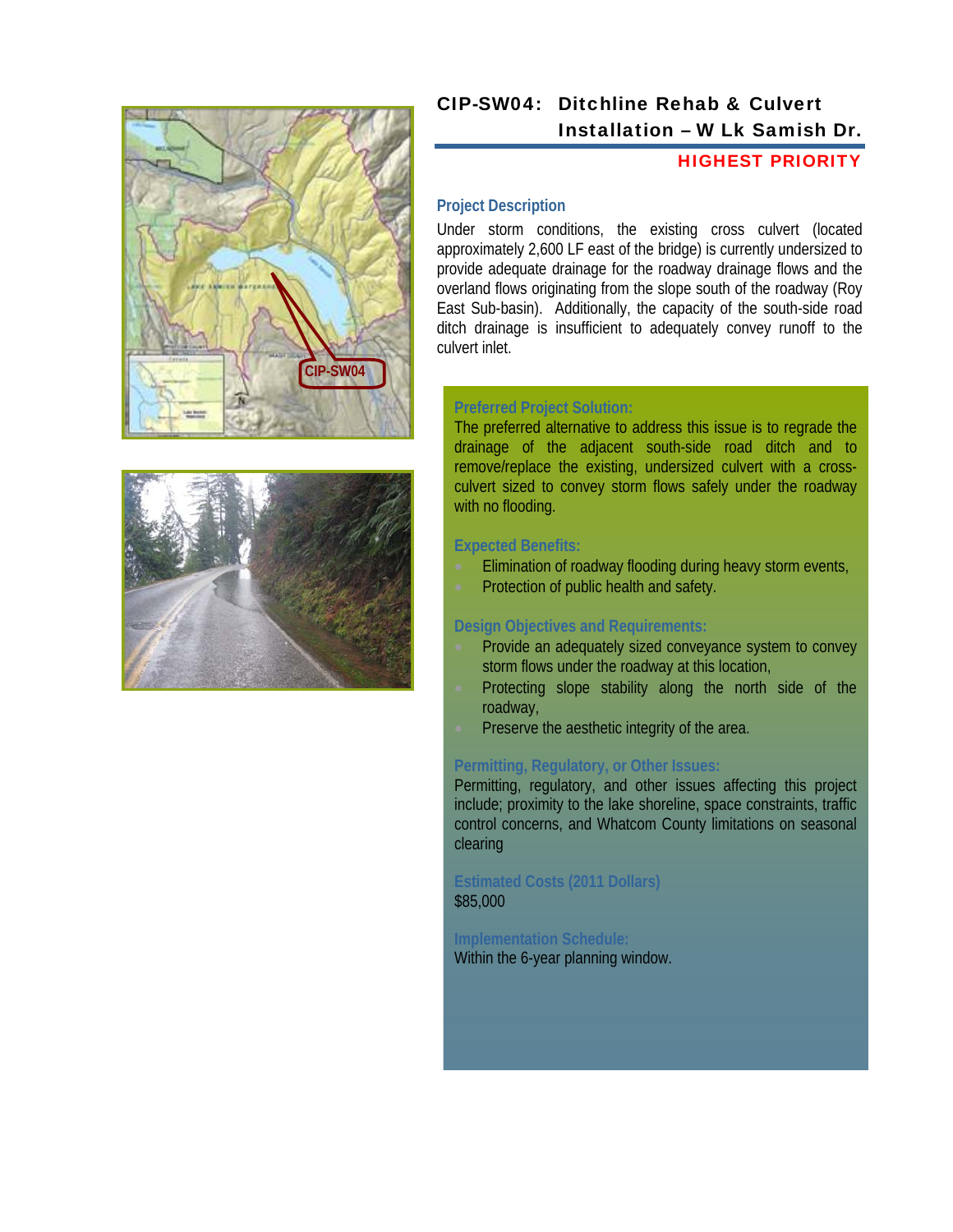





# CIP-SW05: Reconfigure Road Drainage Calmor Cove – W Lk Samish Dr

# HIGH PRIORITY

# **Project Description**

An existing County cross-culvert currently discharges to the east side of West Lake Samish Road, directly upstream of a private 12 inch diameter stormdrain located on the property occupied by Calmor Cove Mobile Home Park. The 12-inch stormdrain is approximately 300LF in length and runs under the existing mobile homes to an open channel within the park. The existing private stormdrain is tremendously difficult to service and has backed up in the past, flooding portions of the park.

# **Preferred Project Solution:**

The preferred solution for this issue is to regrade the west-side road ditch and relocate the cross culvert to a point ~750LF north along West Lake Samish Drive. A new storm drain alignment will need to be identified to carry flows from the new culvert discharge to the lake shore.

# **Expected Benefits:**

- Elimination of the flooding potential within the park,
- Potential implementation of water quality treatment to the stormwater flow.

# **Design Objectives and Requirements:**

- Relocation of stormwater flows currently being released above the mobile home park to a location farther north along West Lake Samish Drive,
- Development of a water treatment strategy for the new discharge facility,
- Protection of the existing aesthetic quality of the area.

# **Permitting, Regulatory, or Other Issues:**

Permitting, regulatory, and other issues affecting this project include; proximity to the lake shoreline, potential easement requirements, space constraints, traffic control and Whatcom County limitations on seasonal clearing

#### **Estimated Costs (2011 Dollars)**  \$232,000

**Implementation Schedule:** Within the 6-year planning window.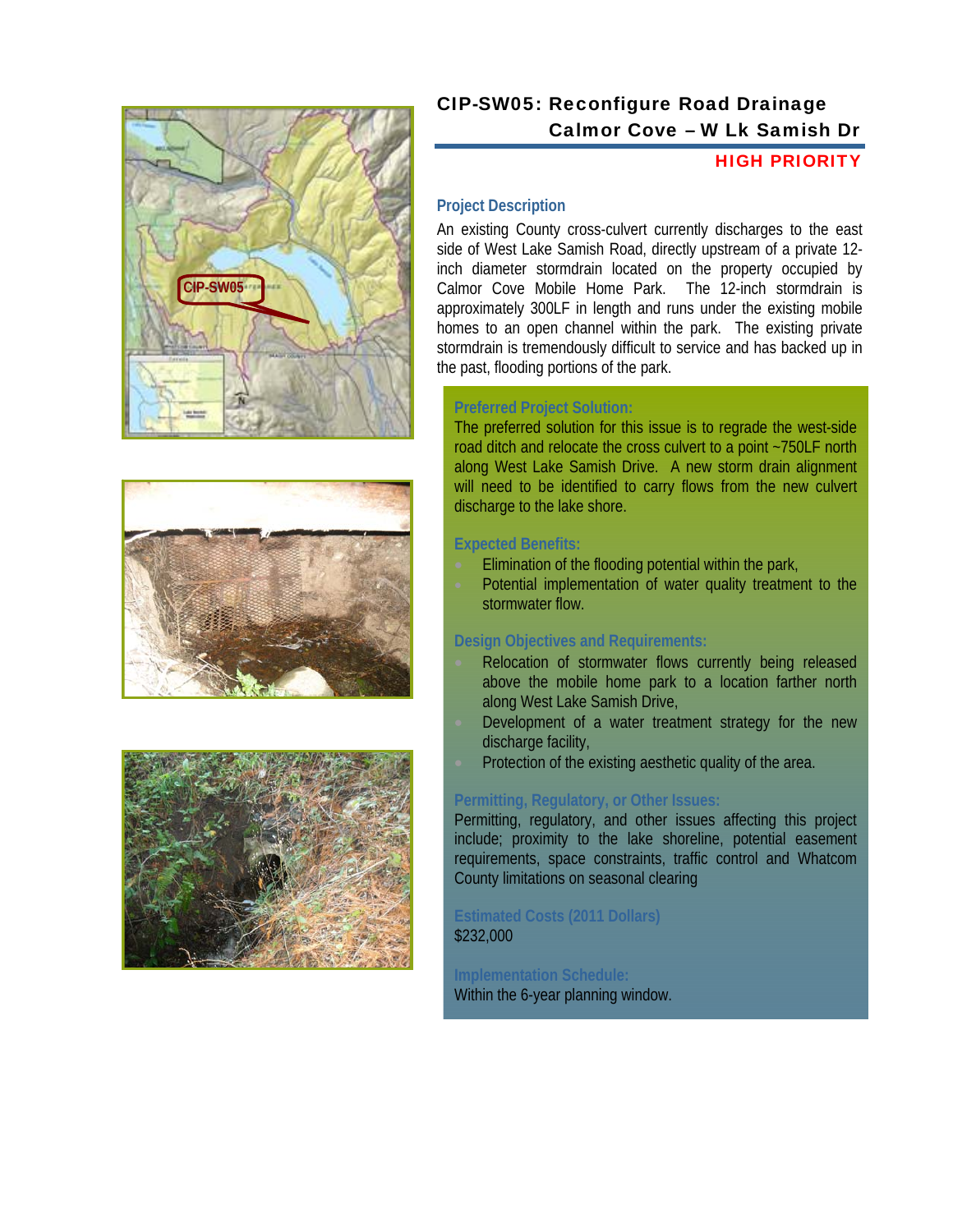

# CIP-SW06: Water Quality Treatment Options for Catch Basins in W. Lk. Samish Dr.

#### HIGH PRIORITY

### **Project Description**

On the south side of West Lake Samish Drive, approximately 1,000 LF east of the bridge, four storm drain catch basins are located within an expanse of gravel paving. The gravel area is used for parking and as driveway entrances to the homes located south of West Lake Samish Drive at that location. The finish grade rim elevations for these catch basins are slightly below the gravel grade, and sediment regularly washes into the basins during storm events.

#### **Preferred Project Solution:**

The preferred alternative is the installation of individual catch basin filter inserts at each catch basin.

#### **Expected Benefits:**

- Reduction in the amount of stormwater pollutants discharging to the lake,
- Elimination of the need to replace or reconfigure catch basins.

#### **Design Objectives and Requirements:**

- Implementation of a water quality treatment strategy to treat the runoff from the surround impervious gravel area,
- Maintenance of the existing hydraulic profile,
- Provide adequate conveyance for storm flows.

#### **Permitting, Regulatory, or Other Issues:**

Permitting, regulatory, and other issues affecting this project include; proximity to the lake shoreline, space constraints, and traffic control issues.

#### **Estimated Costs (2011 Dollars)**  \$17,000

#### **Implementation Schedule:**  Within the current or next 6-year planning window.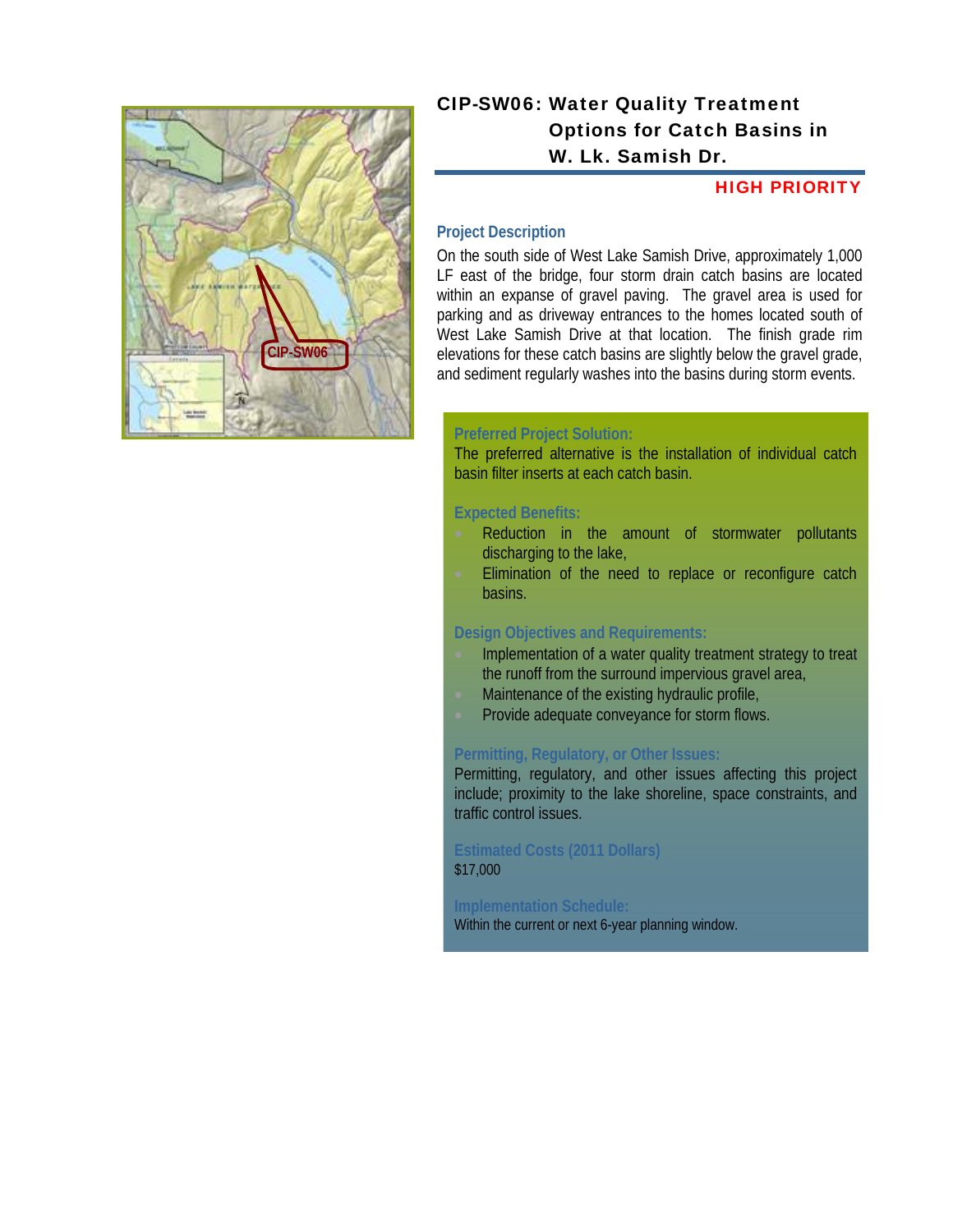





# CIP-SW07: Energy Dissipation– Pacific Ck East Lk. Samish Dr.

# HIGH PRIORITY

# **Project Description**

The existing WSDOT culvert which conveys Pacific Creek from the east side to the west side of the freeway has a hanging pipe discharge which discharges flow into a plunge pool just east of East Lake Samish Drive. The banks surrounding the plunge pool show significant signs of the scour erosion which occurs during heavy storm events. Flow from the plunge pool is directed to the inlet end of an existing County cross-culvert which conveys the creek under East Lake Samish Drive.

# **Preferred Project Solution:**

The preferred solution for this issue is the construction of an armored channel equipped with weir structures for energy dissipation. The project should include revegetation/restoration of the existing scoured area adjacent to East Lake Samish Drive.

# **Expected Benefits:**

- Reduction of sediment discharge to the lake,
- Stabilization of the eroded area adjacent to the roadway,
- Elimination of a potential flooding hazard during large storm events

# **Design Objectives and Requirements:**

- Energy dissipation and flow redirection to reduce scour erosion adjacent to the roadway,
- Elimination of the hanging culvert discharge and plunge pool at the discharge outlet of the WSDOT culvert,
- Revegetation/restoration of the impacted site.

# **Permitting, Regulatory, or Other Issues:**

Permitting, regulatory, and other issues affecting this project include; proximity to the lake shoreline, WSDOT permitting, space constraints, traffic control concerns, and the Whatcom County limitations on seasonal clearing

# **Estimated Costs (2011 Dollars)**  \$87,000

# **Implementation Schedule:**

Within the current or next 6-year planning window.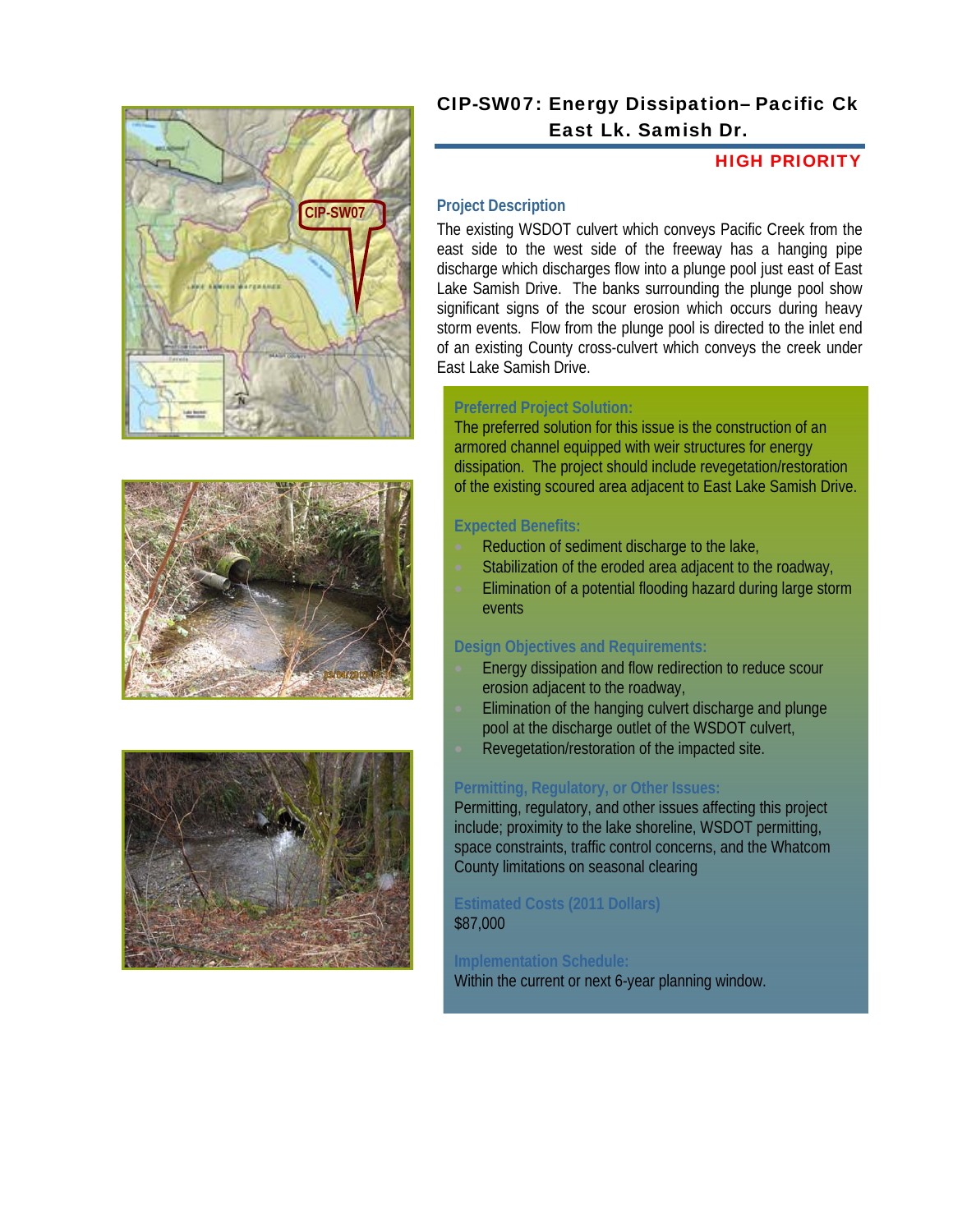



# CIP-SW08: Energy Dissipation on Culvert Unnamed Ck – Manley Road

### LOW PRIORITY

#### **Project Description**

An existing 36-inch culvert under Manley Road, (~120-150 LF in length), conveys flow from an unnamed creek in the Wefer Subbasin, (creek located west of Wefer Creek and east of Barnes Creek). The culvert is installed at a 30-40% slope and has a hanging discharge, (10-15 ft above grade), which discharges water to the creek bed below. During storm events, flow velocities in the pipe are high enough to project a discharge stream 15-20 ft from the end of the culvert before the flow hits the creek bed.

#### **Preferred Project Solution:**

The preferred solution for this issue is to extend the existing culvert at a down-angle to a point of direct discharge into the creek. Project implementation will require an armored splash pad at the discharge point and restoration of the downstream watercourse utilizing natural drainage alternatives such as amended soils, constructed step-pools, and revegetation with native plants.

#### **Expected Benefits:**

- Creek velocity reductions,
- Reduction is stream channel erosion.
- Improvement of aquatic habitat.

#### **Design Objectives and Requirements:**

- Energy dissipation and flow redirection to reduce scour erosion at the culvert discharge,
- Elimination of the hanging culvert discharge and plunge pool at the discharge outlet,
- Revegetation/restoration of the eroded stream bank.

#### **Permitting, Regulatory, or Other Issues:**

Permitting, regulatory, and other issues affecting this project include; work with the creek bed, site access, and the Whatcom County limitations on seasonal clearing.

# **Estimated Costs**

No cost estimate prepared

# **Implementation Schedule:**

Beyond the 6-year planning window.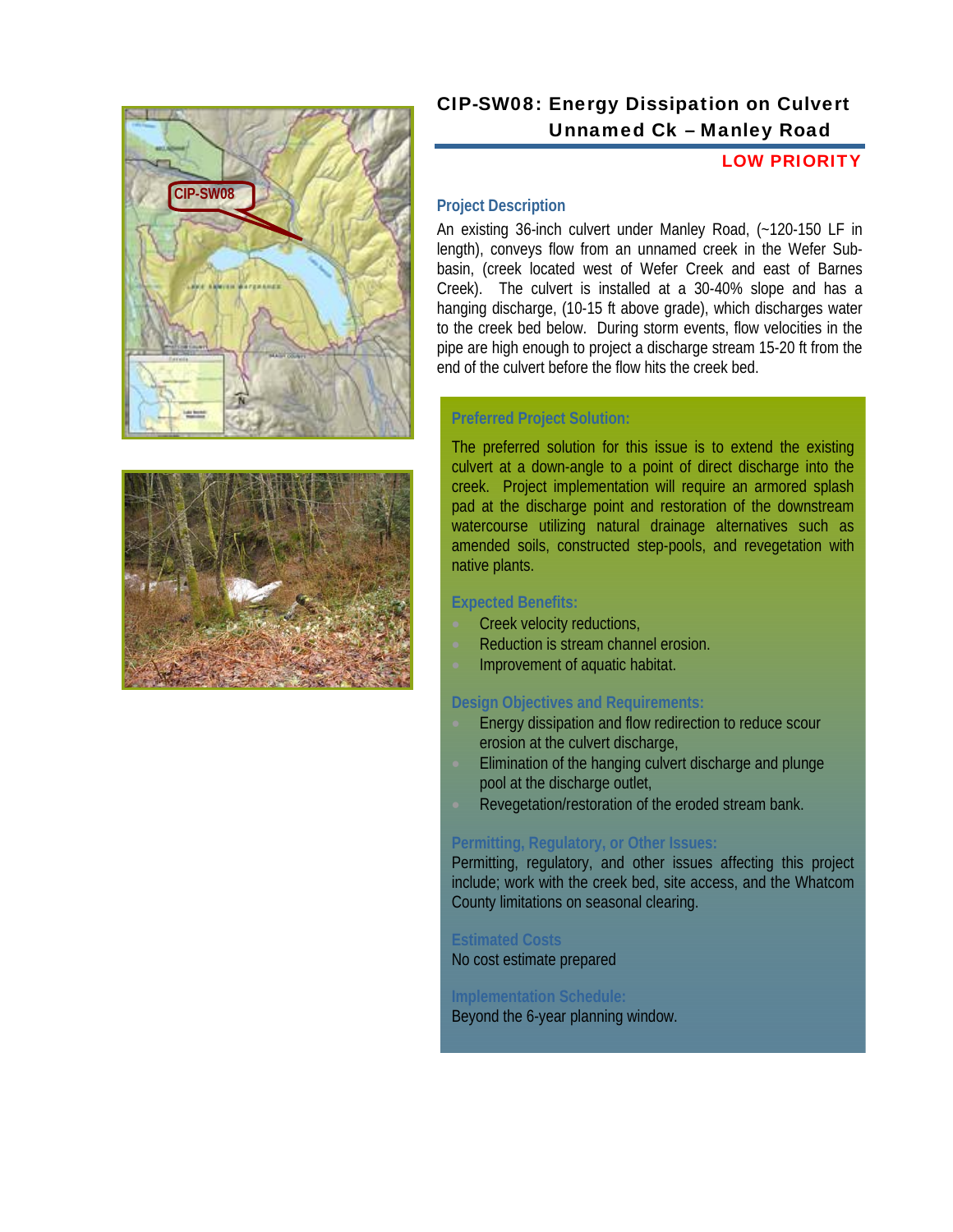





# CIP-LM01: Friday Ck. Dredging

#### HIGHEST PRIORITY

#### **Project Description**

Since its installation in the 1990s, the Friday Creek retention dam has experienced a build up of stream-deposited sediment both on the upstream and downstream sides of the dam. Questions and concerns have arisen regarding the impact this sedimentation is having on the normal operation of the retention structure. Programmatic recommendations included in this planning effort call for the preparation of a dredging feasibility study to provide recommendations with regard to the following;

- a. Required limits of dredging,
- b. Dredging schedule (periodic),
- c. Permitting strategy
- d. Dredging means and methods,
- e. Cost comparison between periodic dredging and annual removal of the entire dam structure
- f. Funding options.

Based upon the results of this feasibility study, a dredging program may be recommended for the creek.

# **Preferred Project Solution:**

The preferred alternative for this project is to dredge and restore the Friday Creek channel immediately upstream and downstream of the retention dam.

#### **Expected Benefits:**

- increased water retention behind the dam structure,
- easier maintenance & operation of dam structure,
- enhanced aquatic habitat.

#### **Design Objectives and Requirements:**

- Development of method to remove sediment build-up around the dam structure,
- Protection of existing aquatic habitat,
- Maintenance of lake-level control functions during implementation.

#### **Permitting, Regulatory, or Other Issues:**

Permitting, regulatory, and other issues affecting this project include; proximity to the lake shoreline, space constraints, and Whatcom County limitations on seasonal clearing.

#### **Estimated Costs (2011 dollars)**  \$97,000

# **Implementation Schedule:**

Within the current or next 6-year planning windows.